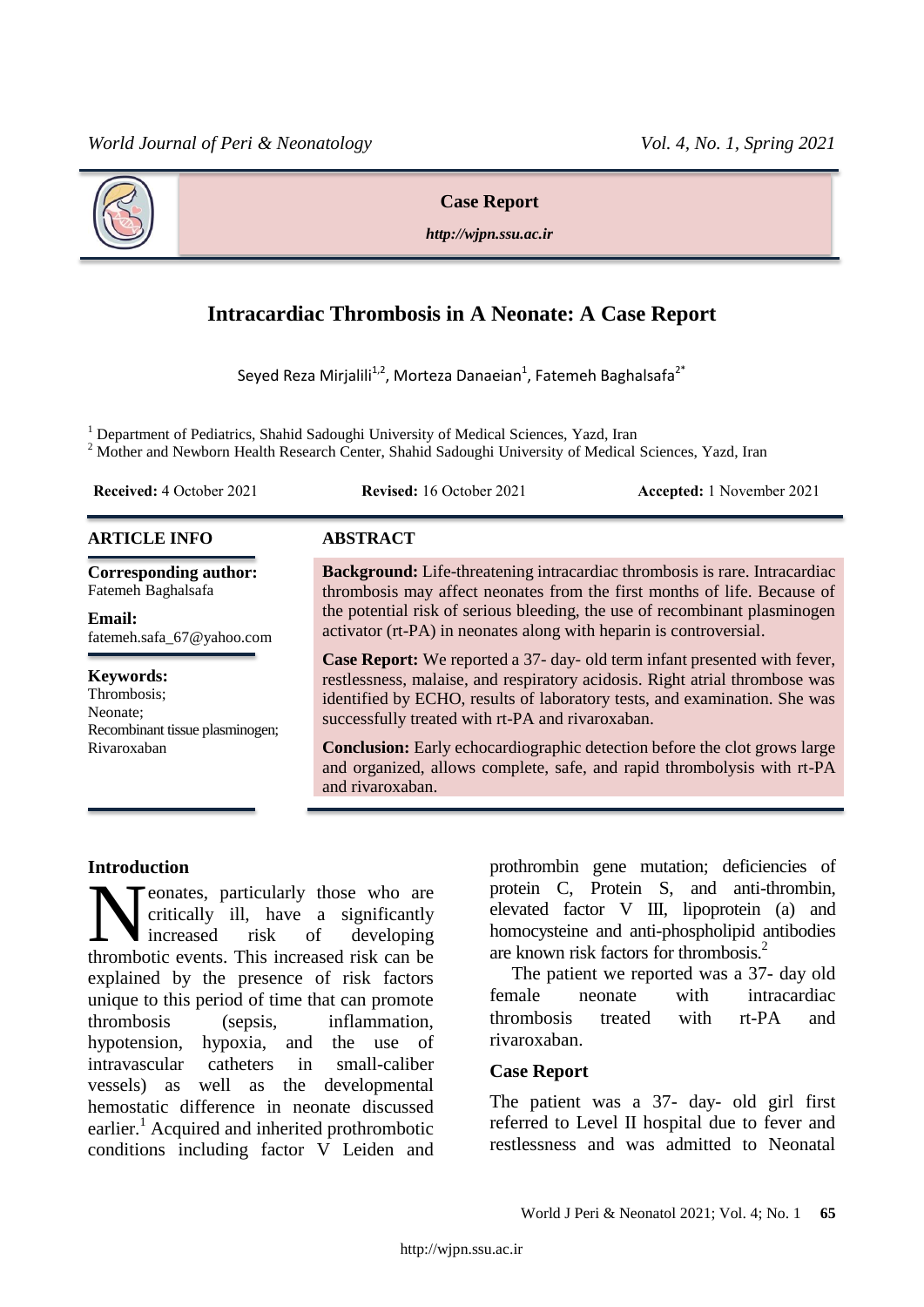Intensive Care Unit (NICU) with malaise and respiratory acidosis. She was dehydrated and venous blood gas (VBG) measurements were taken. The results were as follows:  $pH = 6.99$ ,  $pCO2 = 24$  mmHg and HCO3 = 5.6 mEq/L. She had received bicarbonate and normal saline in bolus form in two doses and was sent to Shahid Sadoughi Hospital. Laboratory data of the patient on admission are shown in table 1.

**Table 1.** Laboratory Data of the Patient on Admission

| <b>Measure</b>         | <b>Results (on Admission)</b> |
|------------------------|-------------------------------|
| <b>CBC</b>             |                               |
| <b>WBC</b>             | 41,600                        |
| <b>Neut</b>            | 67%                           |
| Lymph                  | 15%                           |
| $Hb$ , $g/dL$          | 13.7                          |
| Plt, $10^3 \mu L^{-1}$ | 398                           |
| <b>CRP</b>             | $3+$                          |
| BUN, mg/dL             | 87                            |
| Cr, mg/dL              | 1.6                           |
| $Na$ , mEq/L           | 132                           |
| $K$ , mEq/L            | 4.2                           |
| Ca, mg/dL              | 9.4                           |
| $Mg$ , mg / L          | 2.4                           |
| VBG                    |                               |
| pH                     | 7.10                          |
| $pCO2$ , mmHg          | 22                            |
| $HCO3$ , mEq/L         | 6.6                           |
| B.E                    | $-11.6$                       |

The patient's Apgar score at 5 minutes after birth was 6/10. She was born at 37 weeks of gestation. She had lost 300 grams of her birth weight of 2450 grams and was 2150 grams at the time of admission. The patient had a 16-day history of hospitalization due to respiratory distress and acrocyanosis at the NICU and ventilatory support for 5 days during the hospitalization period. She was in good general condition and discharged after reaching the full feed and did not have any problems during her stay at home. She had poor feeding started four days before the second hospitalization. She had fever, restlessness, and decreased frequency of urination while did not have convulsion and vomiting. In clinical examination, the patient had sunken eye, crying without tears, anterior fontanel with normal size, and depressed and

long capillary refill time  $> 4$  seconds. She also had respiratory distress with tachypnea and subcostal retraction. The patient had been diagnosed with tachycardia and her blood pressure was not detectable. Holosystolic murmur III/IV in left sternal border (LSB) with the subclavian release was audible through cardiac auscultation. She did not have organomegaly but had hypotonia and her Moro reflex was weak. The patient underwent antibiotic therapy with cefotaxime and vancomycin and fluid therapy continued. Because of hearing the murmur on cardiac examination, echocardiography (ECHO) was carried out on the second day of hospitalization.

She did not have a central venous line (CV line).

Results of the ECHO were as below:

The large mass in the right atrium (RA) into the IVC  $15 \times 8$  mm (Figure 1)

 $EF = 60%$ 

**PFO** 

No PDA

Acceptable LV and RV systolic function

Due to the presence of a mass and the uncertainty of the nature of the atrial mass, the patient underwent broad-spectrum antibiotic treatment with meropenem, vancomycin, and amphotericin B. Since atrial myxoma was in the differential diagnosis of RA Lary mass, cardiac surgery consultation was performed and It was recommended to continue the treatment of endocarditis and if the size of the mass remains constant, surgery is necessary. Blood cultures were performed in three stages at intervals of twelve hours, which were negative. The patient's condition improved after hydration and antibiotic therapy and milk was started on the fourth day. ECHO test on the fourth day showed that the mass size was reduced to  $13 \times 5$  mm. During this time, repeated attempts were made to send coagulation tests, that each taken sample was clotted. So, according to hematology and cardiology consultation, heparin infusion was started at 28 unit/kg/hr and ECHO f/u was performed every 48 hours. Results of the coagulation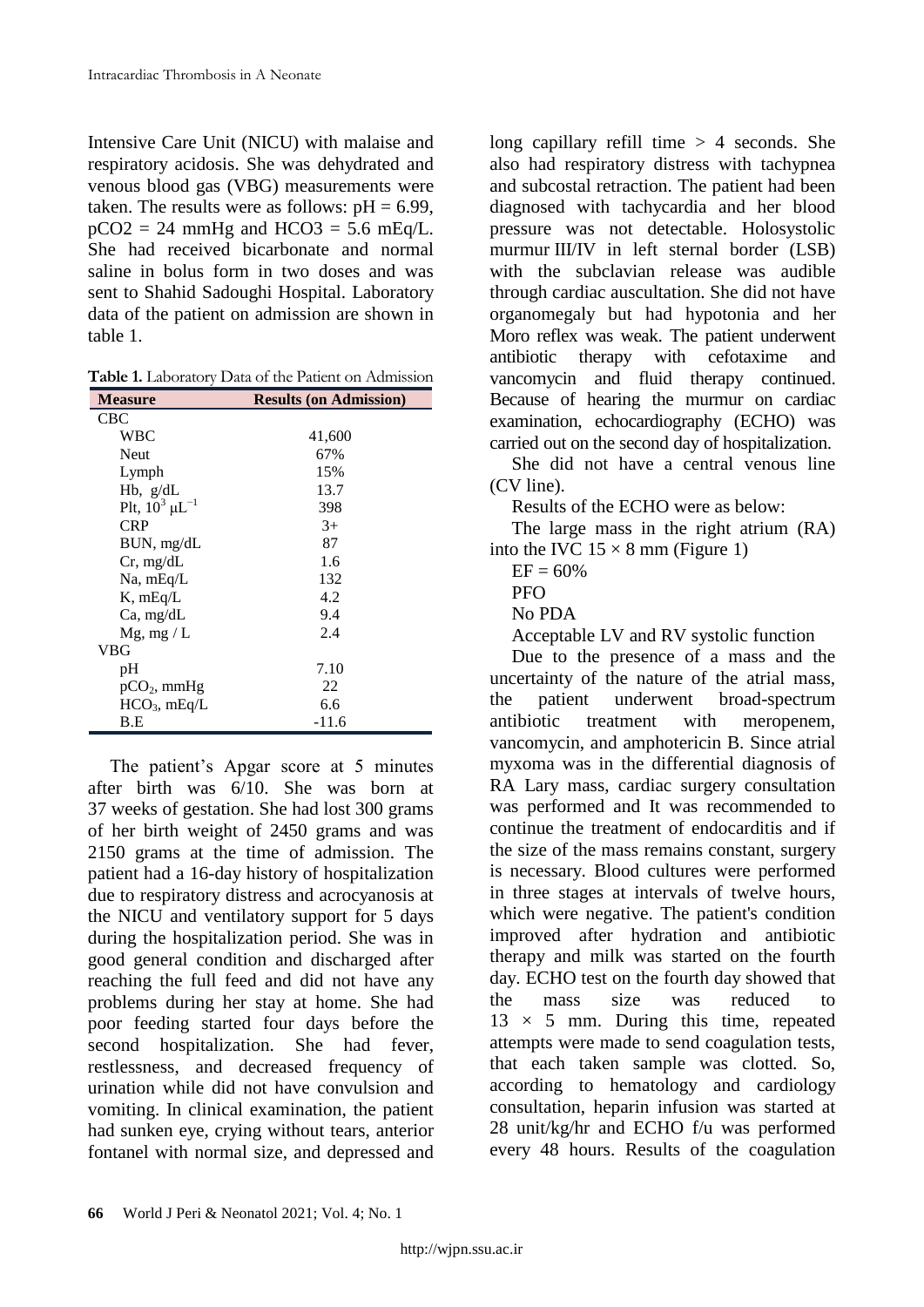tests indicated that  $INR = 1$ ,  $PT = 12$  and  $PTT = 29$ , which reached the target level during heparin therapy (INR  $= 1$ , PT  $= 12$  and  $PTT = 90$ . Heparin therapy continued with a prophylactic dose of 10 unit/kg/hr after 5 days. As samples taken seven days after heparin therapy with a prophylactic dose were clotted again and the atrial mass size was unchanged, therapeutic doses of heparin were started. Twenty-four hours later, therapy with reteplase at a dosage of 0.5 mg/kg was initiated due to ECHO, results of laboratory tests, history of sepsis, dehydration, determined nature of the mass, no change in clot size and the possibility of pulmonary embolism. At a single dose prior to treatment, the patient underwent a brain ultrasound that did not include IVH and intracranial hemorrhage. Twenty-four hours after reteplase treatment, heparin was discontinued and the patient was treated with rivaroxaban at a dose of 1 mg/kg/day. Repeat ECHO after 48 h of treatment revealed resolving clot from  $15 \times 8$  mm to  $5 \times 2$  mm (Figure 2).

Due to the nature of the mass and the fact that the mass was thrombotic, other organs were examined during the hospitalization period. In eye examination using an ophthalmoscope, retinal veins thrombosis was not seen. Results of the patient's brain MRI were as follows: high signal intensity on T2 sequence in left transverse and sigmoid sinus was present and brain MRV for R/O of brain venous thrombosis was recommended. The MRV result was entirely normal and demonstrated no filling detect of thrombosis. On Doppler renal ultrasound, the patient did not have renal artery thrombosis.

Additional tests performed for the patient include:

D dimer  $= 1341$  ng/mL Antithrombin III =  $61\%$ Protein  $C = 55%$ Protein  $S = 31\%$ Anti phospholipide  $IgG = 6.7$ Anti phospholipide IgM  $= 2.7$ Homocysteine  $= 9.7 \mu$ mol/L Factor V Leiden  $= 164$ 

Which Protein C, Protein S, and Antithrombin III were lower than normal.

The patient with the good general condition was discharged after 18 days with oral treatment with rivaroxaban. On F / U echocardiography performed two weeks after discharge:

No IVC engorgement and no evidence of thrombosis in IVC were demonstrated and rivaroxaban was discontinued.

To diagnose the underlying cause of thrombosis, we recommended a repeat of Anti-thrombin III, Protein C, and Protein S in the next three months.

# **Discussion**

Data on Intracardiac thrombosis in the neonate is limited to case reports. The absence of cardiac symptoms is unexpected and depends on the size and duration of the thrombosis. $3 \text{ maternal history}$  of gestational diabetes mellitus, *Staphylococcus epidermidis* infection, and central venous catheter (CVC) placement in the superior vena cava (SVC) are risk factors for intracardiac thrombosis. It may also occur due to certain conditions such as prematurity, asphyxia, dehydration, congenital heart disease, etc.<sup>4</sup> Factor V Leiden, prothrombin gene mutation, deficiencies of protein C, protein S, and anti-thrombin, elevated levels of factor VIII, lipoprotein (a), homocysteine and anti-phospholipid antibodies are the other risk factors known for thrombosis.<sup>1</sup> Arrhythmia, respiratory distress, the sudden manifestation of murmur, and signs of right-sided heart failure are the most frequent symptoms in the case of right atrial thrombosis. $5$  Complete, safe, and rapid thrombolysis with rt-PA depends on early echocardiographic detection, before the clot grows large and organized.<sup>3</sup> Neonatal thrombotic events are often occurred in low birth weight neonates. Symptomatic thrombosis can result in threatening situations like renal failure, heart failure, and lung embolism.<sup>6</sup> Reports on fatal or lifethreatening thrombi are relatively rare. The optimal therapeutic options for infants with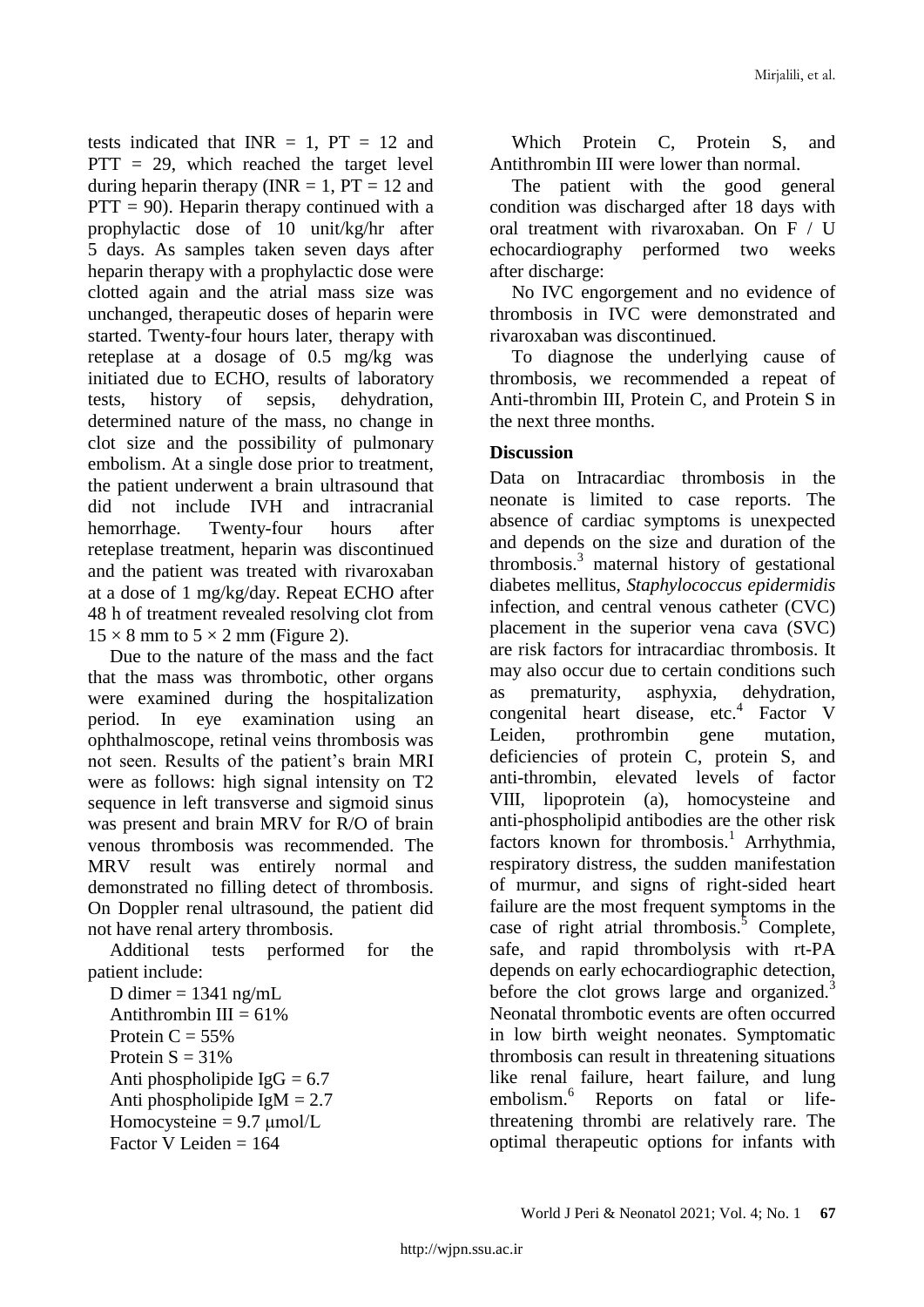intracardiac thrombosis are not known. Information on management is limited to small case series and case reports.<sup>7</sup> Moreover, spontaneous regression of intracardiac thrombus has been previously reported.<sup>5,8</sup> In the case of asymptomatic thrombosis, some experts believe that it should be treated.<sup>9</sup> The case we reported was admitted due to poor feeding, dehydration, and hypotension which are risk factors for thrombosis.<sup>4</sup> She had a heart murmur on examination, which is a diagnostic sign of right atrial thrombosis.<sup>5</sup> on echocardiography a large mass  $(15 \times 8 \text{ mm})$ in the right atrium was detected (Figure 1).



**Figure 1.** Large Mass in Right Atrium (RA) into the IVC (Size:  $15 \times 8$  mm)

As it was life-threatening, antithrombotic therapy was started.<sup>5</sup> In some studies, the use of rt-PA and enoxaparin has been shown to be effective in dissolving clots<sup>5</sup> and it was effective in our case as well reducing the clot size to  $5 \times 2$  mm (Figure 2). Due to the effectiveness of rivaroxaban in the treatment of thrombosis according to clinical trials<sup>10</sup>, the patient was discharged with a good general condition while oral treatment with rivaroxaban was prescribed. As protein c deficiency was observed during the laboratory tests and antithrombin III was lower than normal, which could be a hereditary factor

involved in thrombosis1, it was decided to perform the tests again in the next three months to definitively diagnose the hereditary background of thrombosis.



**Figure 2.** Resolve clot (size:  $5 \times 2$  mm)

# **Conclusion**

Intracardiac thrombosis in neonates is rare. Early echocardiographic detection is recommended before the clot grows large. Treatment options for acute life-threatening thrombi include antithrombotic therapy. Rt-PA and heparin LMWH (enoxaparin) with rivaroxaban for the treatment of intracardiac thrombi in neonates has also been successful.<sup>11</sup> The increasing use of anticoagulants because of the medical advances in neonates at risk of venous thromboembolism has been improving long term survival  $12$ 

# **Conflict of Interests**

Authors have no conflict of interests.

# **Acknowledgments**

The authors would like to thank the patient's family for their cooperation in this study.

**How to Cite:** Mirjalili SR, Danaeian M, Baghalsafa F. Intracardiac Thrombosis in A Neonate: A Case Report. World J Peri & Neonatol 2021; 4(1): 65-9. DOI: 10.18502/wjpn.v4i1.7547